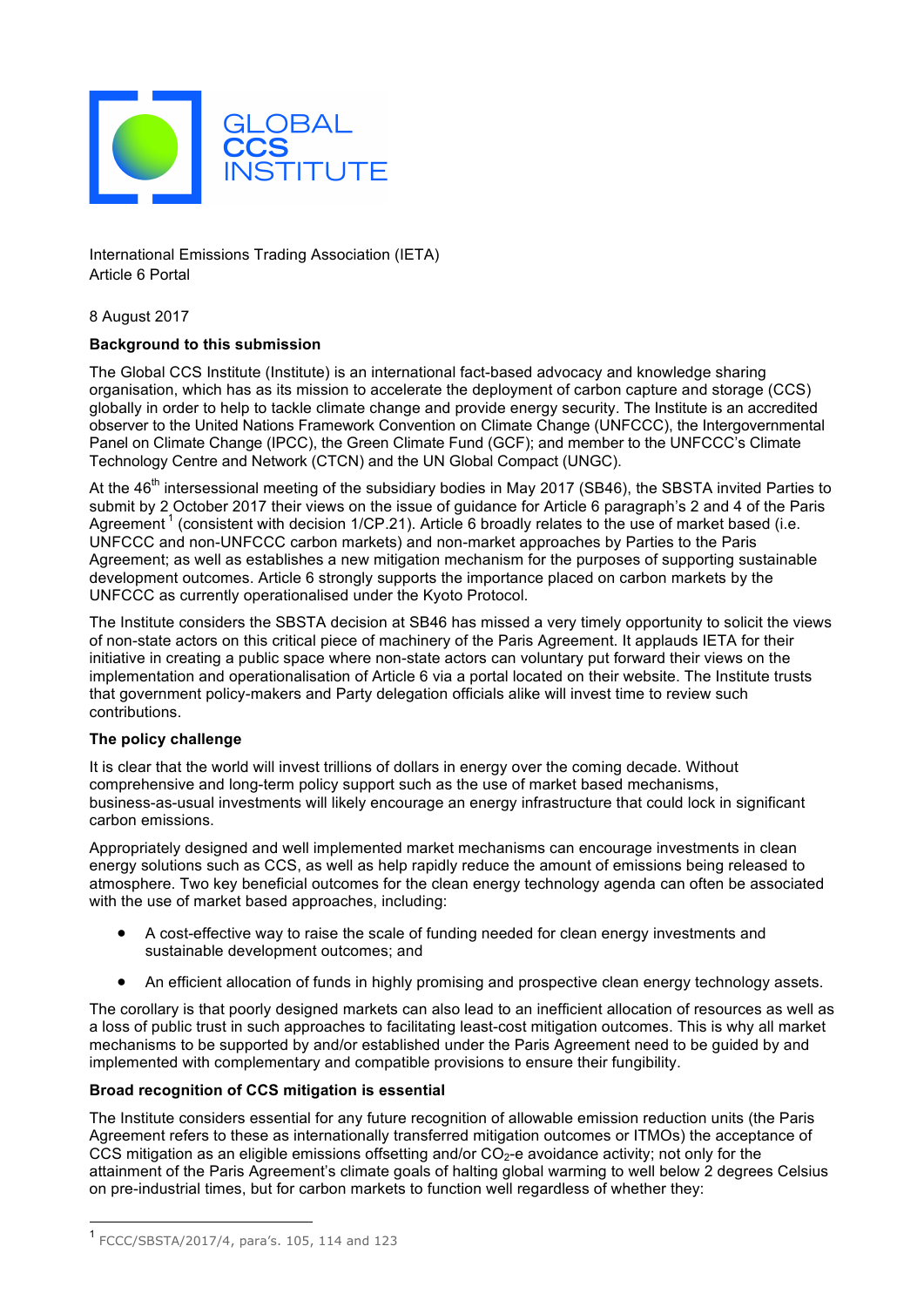- Fall under UNFCCC compliance arrangements or not;
- Currently exist or are to be established;
- Implemented unilaterally or multilaterally linked; and/or
- Aim to promote mitigation co-benefits including sustainable development outcomes.

## **Need to make schemes internationally fungible – the nature of ITMOs**

The Institute acknowledges the right of governments to choose whether or not to proceed with establishing their own market based schemes; and as such, it is also their right to design and implement those schemes in a manner that is either consistent with (or not) the guidance of and/or modalities and procedures (M&P) established under the UNFCCC. While the relationship between the UNFCCC's rules and domestic laws can often be subject to legal interpretation, it is in the interest of all Parties concerned to establish clear and lucid rules under the UNFCCC in a manner that:

- Can complement and inform sovereign decision making in regards to domestic legislation and regulation; and
- Does not impose unduly prescriptive requirements.

The Paris Agreement strongly supports this above approach by stating that the transparency framework "shall" (a term often seen to convey conditionality) be implemented in a "facilitative, non-intrusive, non-punitive manner, and respectful of national sovereignty…".

Article 6 clearly provides for a mitigation platform that recognises the sovereign right of countries to engage in the international arbitrage of ITMOs, even though an ITMO may have been generated outside of any authority of the UNFCCC. Domestic schemes that might generate ITMOs could theoretically be market based (noting that Article 6 does not explicitly refer to 'markets') and/or non-market approaches (NMA).

A subset of ITMOs could potentially be drawn from existing carbon markets, including both non-UNFCCC schemes such as the European Union's Emissions Trading Scheme (i.e. EU Allowance Unit or EUA) and/or UNFCCC carbon markets such as REDD+ and/or the Kyoto Protocol's<sup>2</sup>:

- International Emissions Trading assigned amount units (AAUs);
- CDM's certified emission reductions (CERs);
- JI's emission reduction units (ERUs); and/or
- Land use, land-use change and forestry (LULUCF) removal units (RMUs).

It is essential that Parties who devolve the generation of emission reduction units to their private sector define how such assets must be generated in domestic legal arrangements if they are to be subsequently considered an ITMO. It remains the responsibility of national governments to comply with the UNFCCC's rules and not the private sector, and so it is the government that would have to make good, if required to, for any shortfall due to ITMOs being treated as ineligible. A rational expectation might be that the M&P's adopted for Article 6 could be adapted and applied (either in part of in full) to domestic settings to ensure or enhance consistency; this could serve to improve market confidence in, and optimise the market value of such assets.

There has been much work done since the Cancun decision (FCCC/CP/2010/7/Add.1; Section III paragraph 80) in 2010 to establish a New Market Mechanism (NMM) under the UNFCCC; and a framework for various approaches (decision 1/CP.13, paragraph 1.b.v) which was first adopted in the Bali Action Plan in 2007 and formalised in Cancun (FCCC/CP/2010/7/Add.1; Section III). This body of work can provide much instruction on the many common issues under Article 6.

It is evident that the Paris Agreement embraces much of this legacy work already in regards to indicating how an ITMO might be defined in the context of various approaches; Article 6 paragraphs 6.2 and 6.3 states that ITMOs "shall":

- Promote sustainable development,
- Ensure environmental integrity,
- Ensure transparency, including in governance, and
- Apply robust accounting.

<u> 1989 - Johann Barn, mars eta bainar eta industrial eta baina eta baina eta baina eta baina eta baina eta bain</u>

 $2$  Depending on the future ratification status of its second commitment period and its future role in a post-2020 period (including any treatment adopted for carry-over units).